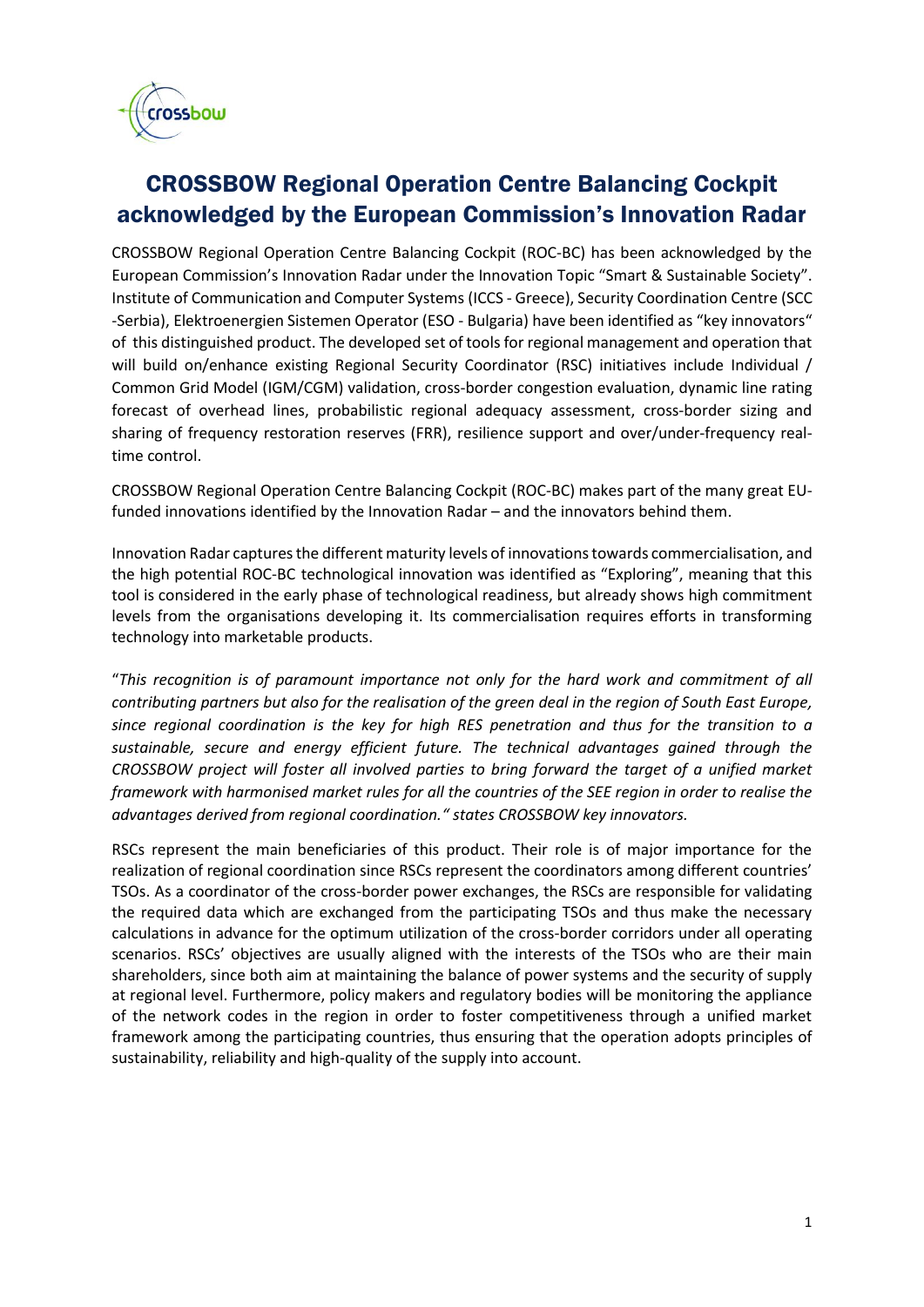

## *The Innovation Radar*

The [EU Innovation Radar](about:blank) is an initiative by the European Commission to highlight innovations with excellent potential from EU-funded research and innovation projects. For the Innovation Radar, independent experts are engaged to evaluate ongoing R&I projects funded by the EU (under Horizon 2020, Framework Programme 7 (FP7) or the Competitiveness and Innovation Programme (CIP)). Because of their inherent neutrality, these experts can provide objective opinions about the relevance of the innovations in the projects and their market potential.

Its goal is to allow every citizen, public official, professional, and businessperson to discover the outputs of EU innovation funding and give them a chance to seek out innovators.

By means of a[n intricate methodology](about:blank) to categorise the innovations under assessment, four different maturity levels are then bestowed on each respective innovation. From Market-Ready to Tech-Ready, and from Business-Ready to Exploring, these maturity levels indicate how far along these products are on their path towards commercialisation.

## *CROSSBOW project: a step forward to foster cross-border management of variable renewable energies and storage units*

In total, the 9 CROSSBOW products have been acknowledged by the Innovation Radar in different maturity levels. Those aim to help the Regional Coordination Center in the South Eastern Europe regions to facilitate higher RES penetration, whilst reducing operational costs for individual operators – both at transmission and distribution layers. The CROSSBOW results are being evaluated successfully by 8 TSOs in South Easter Europe.

The project started in November 2017 and will conclude in April 2022 and is made up of a multidisciplinary team of 24 partners from 13 European countries participate among which there are 8 national Transmission System Operators.

This project has received funding from the European Union's Horizon 2020 research and innovation programme under the grant agreement Nº 773430.

<http://crossbowproject.eu/>

## About the Key Innovators:

**ICCS** (Institute of Communication and Computer Systems) is associated with the Department of Electrical and Computer Engineering of the National Technical University of Athens (NTUA). ICCS has been established in 1989 in order to carry research and development activities in engineering, control systems and biomedical engineering. Smart RUE is one of the Research Groups of the Institute of Communication and Computer Systems (ICCS). It belongs to the Electric Energy Systems Laboratory (EESL) of the School of Electrical and Computer Engineering of the National Technical University of Athens. It is composed of Professors, post-doctoral scientists, postgraduate students and highly specialized researchers and collaborators. It is technically and administratively supported by the personnel of EESL. Smart RUE has coordinated and participated in a large number of European and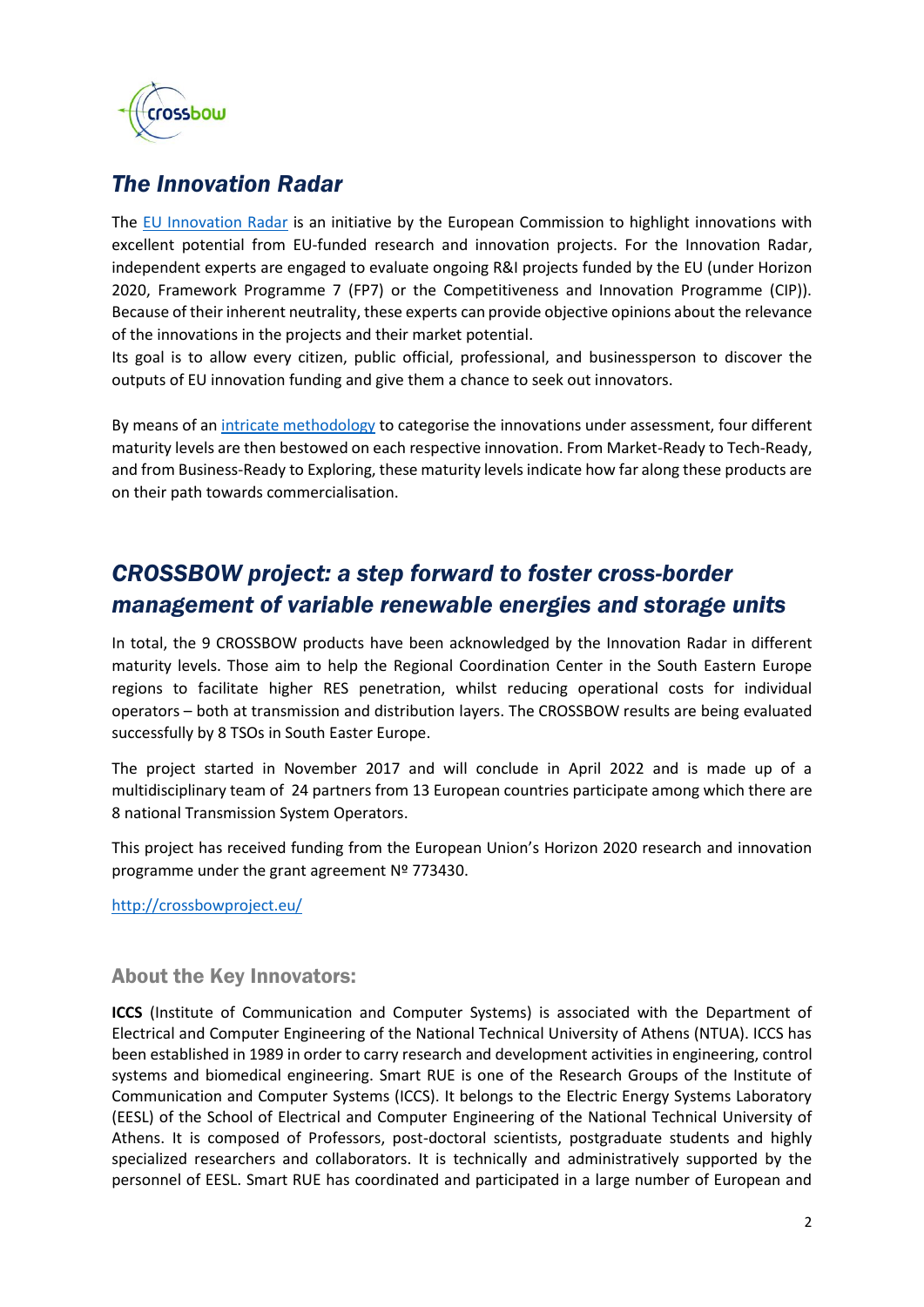

national R&D projects and studies. It has organized several international Conferences, Seminars and workshops and it has published numerous papers in international journals and conference proceedings.

<https://www.iccs.gr/>

**SCC** (Security Coordination Centre ltd Belgrade) is the third established Regional Security Coordinator (RSC) in the Continental Europe region, and first in the region of South East Europe. Founders and owners of SCC are Transmission System Operators (TSOs) of Serbia – EMS, of Montenegro – CGES and of Bosnia and Herzegovina – NOSBiH. Developed as a company, SCC's main objective is to develop necessary services defined by ENTSO-E's (European Network of Transmission System Operators for Electricity) Policy Paper "Future TSO Coordination for Europe" and by Multilateral Agreement on Participation in Regional Security Coordination Initiatives (former name used for RSCs) in order to fulfil operational planning standards which will be defined by European Network Codes/Guidelines. Main services that RSCs should provide to TSOs are validation and merging of individual grid models, security analysis including remedial actions, coordinated capacity calculation (CCC), outage planning coordination (OPC) and short and medium term adequacy (SMTA) forecast. <https://www.scc-rsci.com/>

**ESO (**Elektroenergien Sistemen Operator EAD) is responsible for the common operational planning, coordination and control of the Bulgarian power system and its parallel synchronous operation with neighbouring systems. Its purviews also include transmission grid operation, maintenance and reliable functioning, auxiliary network servicing, as well as maintenance and repair services in the energy sector. It also manages the power transmission through the national grid and administrates the electricity market. In performing parallel synchronous operation with ENTSO-E, ESO, being a key partner in the Balkan region, constantly strives to achieve higher transmission efficiency and asset management performance by introducing and using the innovative methods of planning, maintenance and monitoring. The company has deployed an asset management system (SAP/R3), Supervisory Control and Data Acquisition System (SCADA), and Geographic Information System (GIS). ESO is certified as an Independent Transmission Operator. <http://www.eso.bg/>

Further information:

Manuel Serrano Matoses CROSSBOW Project Manager e-mail: mserrano.etraid@grupoetra.com Tlf:+34-963.13.40.82 Web[: www.etra.es](about:blank) [http://crossbowproject.eu/innovation-radar/](about:blank)

Aris Dimeas ICCS - Project Manager e-mail: adimeas@power.ece.ntua.gr web: www.iccs.gr

Dusan Presic SCC - Head of development department